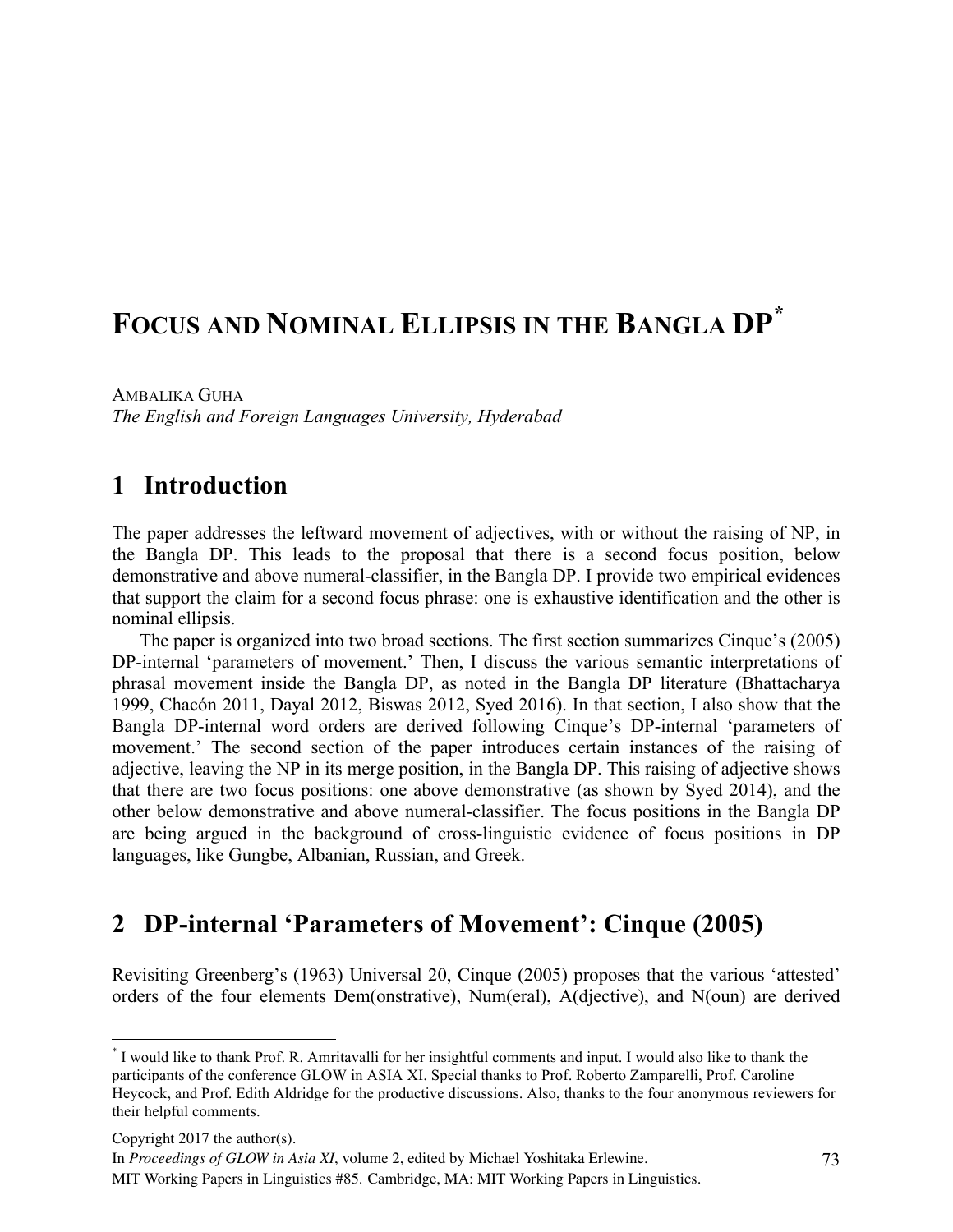from the universal order of merge Dem>Num>A>N. He suggests that when none of the four elements (Dem, Num, A, N) moves, the merge order surfaces and the varied orders of these elements are derived only by the raising of the NP or of an XP containing the NP. In order to account for the 'attested' and 'unattested' orders of the above mentioned four elements, Cinque (2005: 321) set down the following 'parameters of movement.'

- (1) Merge order:  $\lceil_{WP}$  Dem  $\lceil_{XP}$  Num  $\lceil_{YP}$  A  $\lceil_{NP}$  N  $\rceil$ ]]]
- (2) Parameters of movement:
	- a. No movement (unmarked)
	- b. Movement of the NP without pied-piping (marked)
	- c. Movement of the NP plus pied-piping of the *whose picture* type (unmarked)
	- d. Movement of the NP plus pied-piping of the *picture of who* type (more marked)
	- e. Total unmarked versus partial marked movement of the NP with or without piedpiping (in other words, NP raises all the way up, or just partially around its modifiers)
	- f. Neither head movement nor movement of a phrase not containing the (overt) NP is possible (except perhaps for focus related movements of phrases to a DP initial position).

If NP raises alone (option (2b)) from specifier to specifier of each agreement projection found right above the functional projections hosting adjective, numeral, and demonstrative, the order that is derived is N>Dem>Num>A (as in (3)).

(3) Movement of the NP without pied-piping

 $\underbrace{[\mathop{\rm Agrwp}[\mathop{\rm WP}\nolimits{\rm Dem}P[\mathop{\rm Agrxp}[\mathop{\rm XP}\nolimits{\rm Num}P[\mathop{\rm Agryp}[\mathop{\rm YP}\nolimits{\rm AP}[\mathop{\rm NP}]]]]]]]}_{\textcolor{red}{\textbf{A}}}$ 

In option (2c), the NP first moves to AgrYP, 'vacuously' pied-piping the adjective in a *whose picture* type way. Then, the AgrYP moves to AgrXP. Finally the AgrXP (containing the moved AgrYP and XP) moves to AgrWP, that gives rise to the order N>A>Num>Dem (as in (4)).

(4) Movement of the NP with *whose picture* type *pied-piping*<br>[AgrWP DemP[AgrXP [XP NumP[AgrYP [YP AP[NP]]]]]]]]

The option (2d) involves the "partial (marked) raising of NP plus pied-piping of the *picture of who* type of [A N] (marked) around Num" (Cinque 2005: 323; (6n)) and then the [A N Num] raises around Dem to give the order A>N>Num>Dem (as can be seen in (5)). Here, I assume that NP first moves to AgrYP, pied-piping the adjective in a *picture of who* way and that this movement is string vacuous.

(5) Movement of the NP with *picture of who* type pied-piping  $[AgrWpDemP[AgrYp[XP\text{NumP}[AgrYp[YP\text{APP}]]]]]]$ 

In addition to this, languages vary in whether NP moves all the way up, or only partially around its modifiers (either without pied-piping or with pied-piping of *picture of who* type), as mentioned in (2e).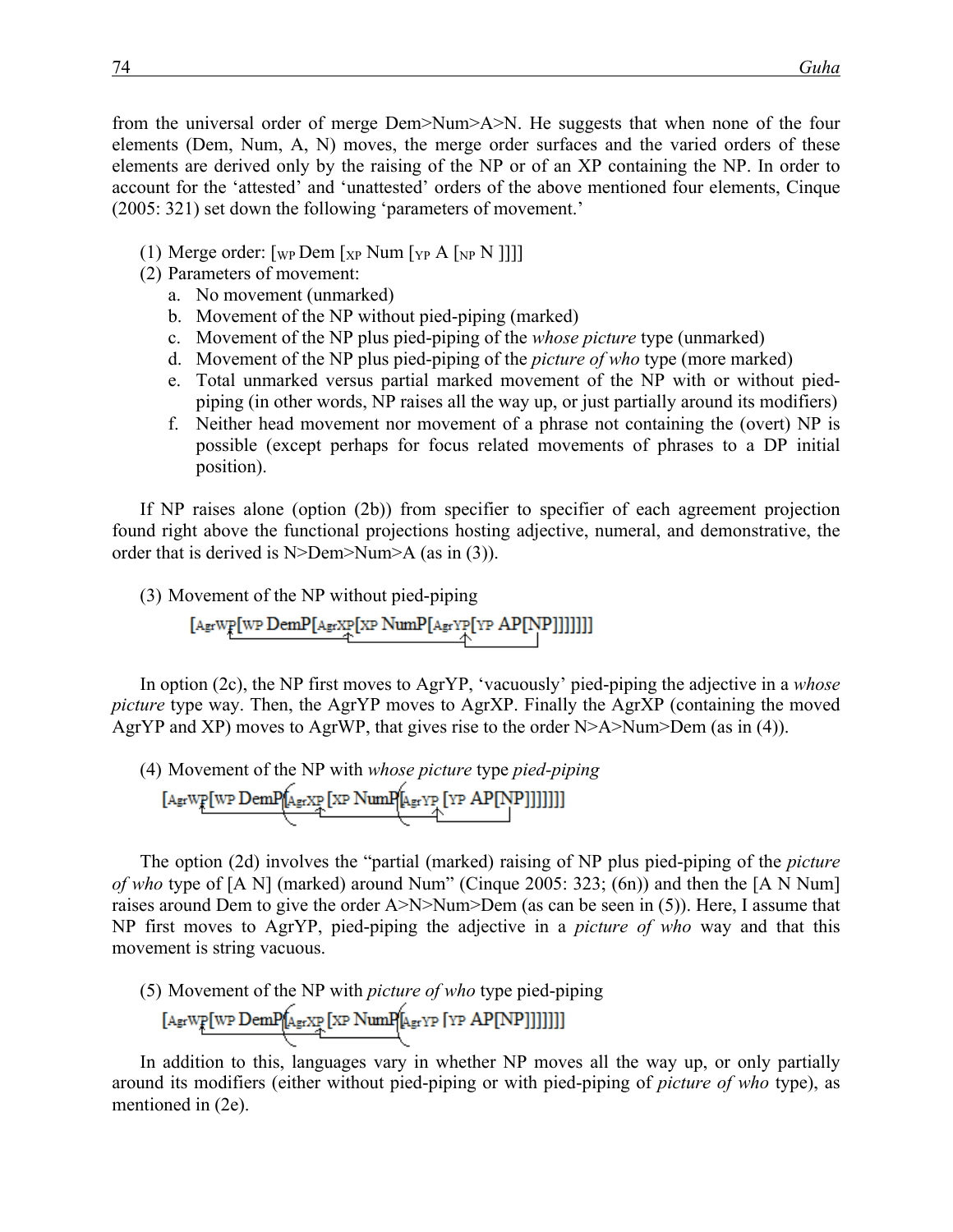#### **2.1 The Bangla DP**

Bangla is a numeral-classifier language of the Eastern Indo-Aryan language family. Its DP merge order (cf. (6)) conforms to the universal order of merge, i.e., Dem>Num>A>N.

| (6) Dem Num -Cla        |                   |       | $\mathsf{A}$ | N     |  |  |  |  |
|-------------------------|-------------------|-------|--------------|-------|--|--|--|--|
| ei                      | du                | $-TO$ | lal          | jama  |  |  |  |  |
|                         | this two -Cla red |       |              | dress |  |  |  |  |
| 'these two red dresses' |                   |       |              |       |  |  |  |  |

As discussed in the Bangla DP literature (Bhattacharya 1999, Chacón 2011, Dayal 2012, Biswas 2012, Syed 2016), the merge order in (6) gives an indefinite interpretation. There is an alternative order (cf. (7)) in the Bangla DP, i.e., Dem>A>N>Num, which Cinque (2005: 320; n.13) also notes. The order in (7) is reported to have a specific reading (Bhattacharya 1999), or a definite reading (Chacón 2011, Dayal 2012, Biswas 2012), or an inclusive reading (Syed 2016).

| $(7)$ Dem A |     | N.                      | Num -Cla |       |
|-------------|-----|-------------------------|----------|-------|
| ei          | lal |                         | jama du  | $-TO$ |
|             |     | this red dress two      |          | -Cla  |
|             |     | 'these two red dresses' |          |       |

To account for the order in (7), Bhattacharya proposes that there is a specificity feature in the Num<sup>0</sup> which gets realized in the morphologically present classifier. He suggests that the specificity feature on the Cla<sup>0</sup> attracts the [A N] sequence to the Spec, NumP in order to give a specific reading. Thus, Bhattacharya (1999: 95, 96) shows that the morphological absence of classifier and the absence of the raising of NP are correlated (cf. (8) and (9)).

| $(8)$ a. |    |               | tin bOchor        |
|----------|----|---------------|-------------------|
|          |    | three year    |                   |
|          |    | 'three years' |                   |
|          | b. | * bOchor      | tin               |
|          |    | year          | three             |
|          |    | Lit.          | 'years three'     |
| $(9)$ a. |    | car           | paS               |
|          |    | four side     |                   |
|          |    | 'four sides'  |                   |
|          | b. | * paS         | car               |
|          |    | side four     |                   |
|          |    |               | Lit. 'sides four' |

However, Chacón (2011) argues that the occurrence of classifier in an indefinite DP (as in (6)) suggests that the classifier cannot be the attractor of NP in definite DPs (as in (7)). Thus, contra Bhattacharya's analysis for the order in (7), Chacón proposes that [A N] moves above Num-Cla in (7) in order to check definiteness and not specificity. He claims that a nominalizer *n* merges with the lexical nominal root to form *nP* and suggests that the *nP* (and not the nominal root) moves to Spec, DP to check definiteness. His analysis for the ungrammaticality of (8b) and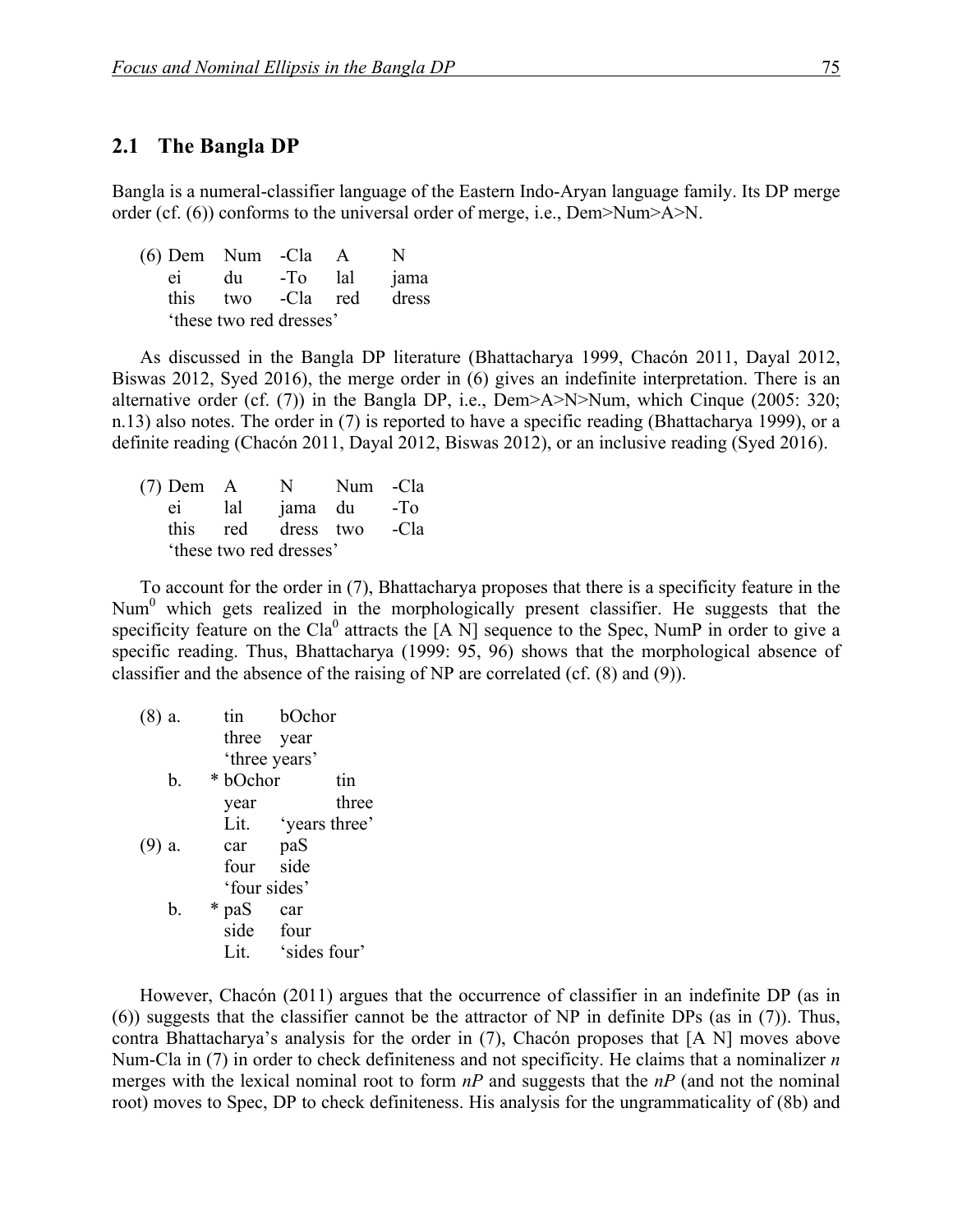(9b) is that nominalizer *n* does not merge with certain nominal roots (like measure nouns), and thus there is no *nP* which can move to check definiteness.

Biswas (2012) states that the Dem>A>N>Num-Cla order gives a definite reading and she shows that the definite reading arises from anaphoricity. Dayal (2012), also, shows that the raised [A N] order above Num-Cla gives a definite interpretation and not the specific one. In fact, she states that the Num-Cla>A>N order is ambiguous between regular indefinite and specific indefinite reading. Dayal (2012: 23) notes that there are three possibilities in which the definiteness in the Bangla DP is achieved: "One, through the lexical meaning of the demonstrative taking the predicative cardinality/classifier phrase as its argument, or through NP raising to spec of DP to value the +def feature on D and undergoing *iota* type shift, or through a combination of the two."

Syed (2016) addresses a puzzle that shows that definiteness can be achieved without the [A N] movement in the overt presence of demonstrative. Thus, according to his argument both the orders in (6) and (7) should have a definite reading. This has already been observed in Dayal  $(2012: 14)$ , where she states that for definiteness the non-preposed version of [A N] is possible when the demonstrative is present, but not when there is no demonstrative. As per her analysis it is maximality (Dayal associates maximality with definite descriptions) that drives the movement of [A N] around Num-Cla in the presence of demonstrative. Dayal (2012: 14) points out "The raised version is only possible when the NP refers to the full set of entities that the description applies to. In contrast, the base structure can be used to pick out a subset of a larger group of entities to which the description applies." Syed, following Lyons (1999), splits definiteness into two concepts: identifiability and inclusiveness. Syed (2016: 391) explains inclusiveness in reference to Hawkins (1978) "the referent of definite noun phrase must be a part of a shared set, where shared set means entities known by speaker and hearer to constitute either the previous discourse, the immediate or the larger situation, or an association set." He suggests that it is the inclusiveness (Syed (2016: 391; fn.2) relates inclusiveness to maximality) that attracts the [A N] above Num-Cla in the presence of demonstrative (as in (7)). He posits an Inclu(siveness) Phrase above NumP where the raised  $[A \ N]$  lands in order to check the inclusive feature of the Inclu<sup>0</sup>. Based on the above set of arguments (by Dayal 2012 and Syed 2016), it can be suggested that it is the maximality which drives the [A N] above Num-Cla and below Dem.

It is important to note that the various arguments for the order in (7) are ruled by a common factor, i.e., the raised [A N] refers to the entity that has a prior discourse reference. I suggest that the raising of [A N] above Num-Cla and below Dem is a topicalised movement. Definiteness, inclusiveness and topicalisation all of these signify the shared set of knowledge between the discourse participants. It has also been claimed in É. Kiss (2007: 70-71) that "names, definite noun phrases, and specific indefinite noun phrases (or PP subsuming such a noun phrase) are all possible topics, irrespective of their subject, object, or prepositional object status." Thus, I argue that the raised [A N] in the Dem>A>N>Num-Cla order moves to a topic position below demonstrative and above numeral-classifier, and not to the Spec, NumP, or Spec, DP, or Spec, IncluP.

I suppose that the mechanism behind the raising of [A N] around Num-Cla follows from Cinque's (2005) analysis for the derivation of the order Dem>A>N>Num. He suggests that the order Dem>A>N>Num is derived by the partial (marked) movement of NP plus pied-piping the AP in a *picture of who* type way (marked) around Num-Cla. Here, I will mention that in the Bangla DP the only way the NP can move, when the adjective is present, is by pied-piping the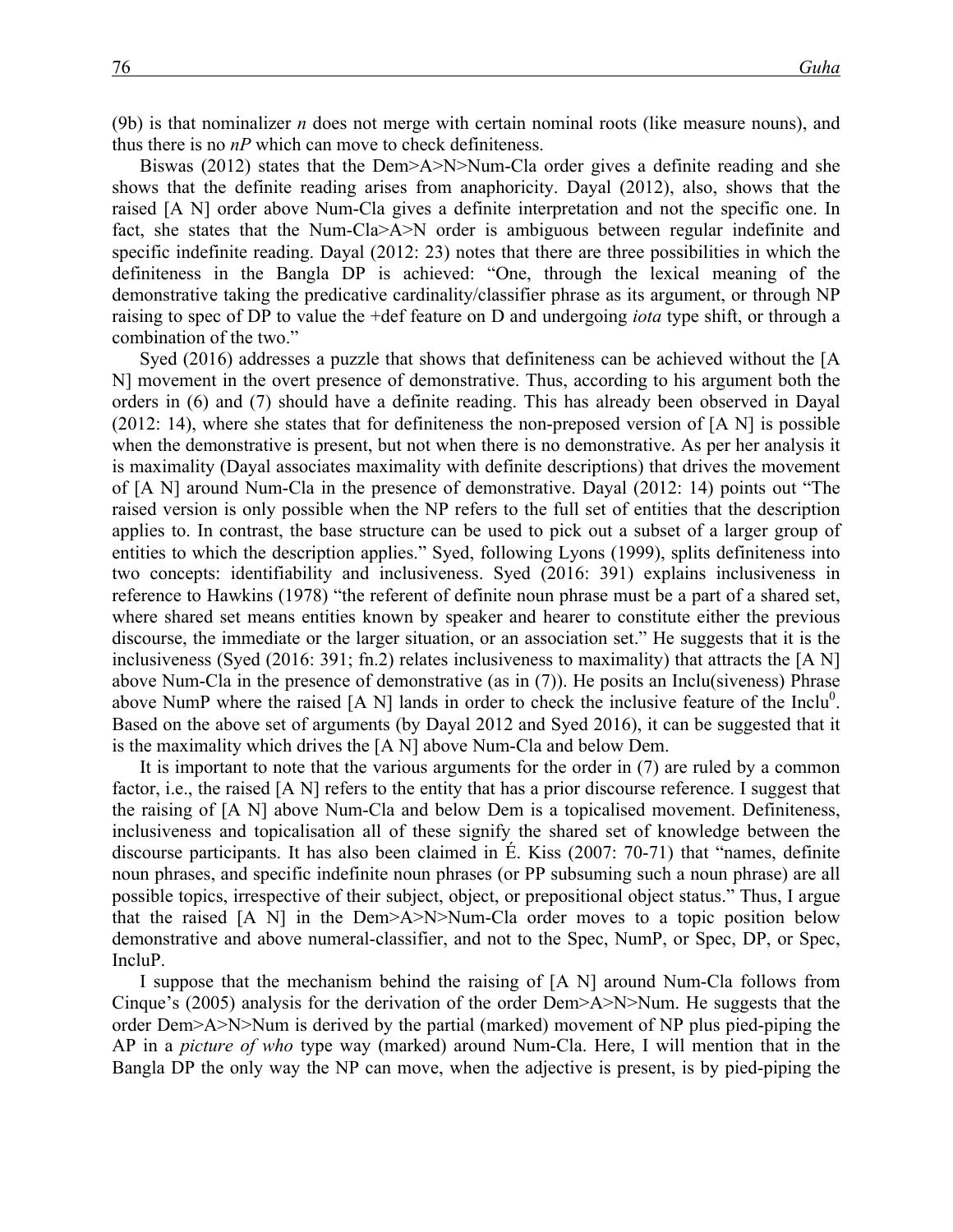adjective. When there is no overt adjective, the NP can raise to the left of Num-Cla (cf. (10)). But in the presence of adjective, the NP cannot move, leaving the AP stranded (cf. (11)).

| (10) | e <sub>1</sub> | jama <sub>i</sub> du -To |                              |                                 |    |
|------|----------------|--------------------------|------------------------------|---------------------------------|----|
|      |                | this dress two           | - Cla                        |                                 |    |
|      |                | 'these two dresses'      |                              |                                 |    |
| (11) | $*$ ei         |                          |                              | du -To jama <sub>i</sub> Sundor | t: |
|      | this           |                          |                              | two Cla dress beautiful         |    |
|      | Lut -          |                          | these two dresses beautiful' |                                 |    |

The ungrammaticality of (11) suggests that the Bangla DP does not allow the raising of the NP without pied-piping. Hence, the *whose picture* type pied-piping is blocked in the Bangla DP as for this type of pied-piping, the NP has to first move to the left of AP, which is not possible (as shown in (11)). In the Bangla DP the only way NP can raise is by obligatorily pied-piping the AP in a *picture of who* way (as in (7)).

Bhattacharya (1999), on the other hand, argues that the raising of [A N] is an instance of only NP movement. He shows that [A N] sequence behaves as an 'independent unit' and cannot be separated, as can be understood from the ungrammaticality of (12) and (13).

| (12) |                     | Num $-Cla$ A |                           | Dem           | - N             |                         |
|------|---------------------|--------------|---------------------------|---------------|-----------------|-------------------------|
|      | * tin - Te Sobuj ei |              |                           |               | boi             | (Bhattacharya 1999: 56) |
|      |                     |              | three -Cla green this     |               | book            |                         |
|      | $L_{1}t$ .          |              | 'three green these books' |               |                 |                         |
| (13) | Dem                 | A            | Num -Cla                  |               | - N             |                         |
|      | * ei                | lal          | $du$ -To                  |               | b <sub>01</sub> | (Bhattacharya 1999: 10) |
|      | this                | red          |                           | two -Cla book |                 |                         |
|      | Lit.                |              | 'these red two books'     |               |                 |                         |

Following (12) and (13), Bhattacharya claims that in the Bangla DP the adjective is base generated at the Spec, NP and any leftward movement of the adjective, i.e., the extraction of the specifier of NP, is not allowed. I suggest that there is an alternative explanation for the ungrammaticality of (12) and (13). As per Cinque's (2005: 323; 6q, 6n) analysis the orders in (12) and (13) cannot be derived as the NP has not moved and the modifiers to its left are in the wrong merge order. However, in this paper we will witness certain instances which will show the raising of the AP without the raising of the NP in the Bangla DP. In a way, that will support the condition (2f) of Cinque's 'parameters of movement.'

### **3** Focus Movement in the Bangla DP

As Cinque (2005) observes, an exception to the condition for the DP-internal movement indicates that the phrasal movement, without the raising of NP, to the DP initial position (for focus purpose) is possible. Syed (2014: 5), also, shows a similar exception in the Bangla DP. He proposes a word order (cf. (14)) where the [A N] raises to the left of Num-Cla and below Dem, and then the adjective moves above Dem from the raised [A N]. Syed argues that the movement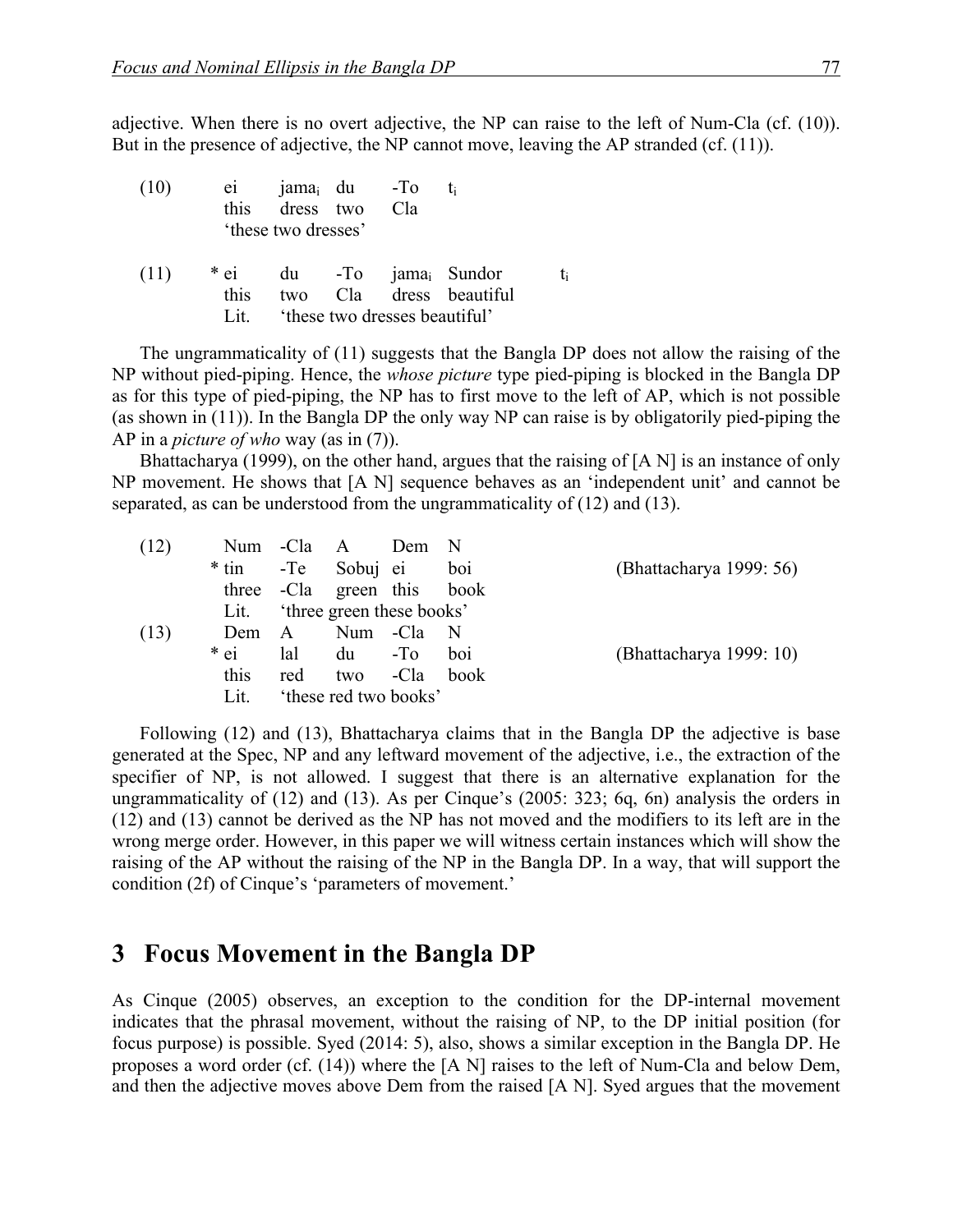of the extracted adjective above demonstrative is an instance of focus movement, as evident from the ungrammaticality of (15).

| (14) | [LAL <sub>i</sub> ei  | <u>Iti</u>          | $boi]_i$ -Ta                     | t: l |    | amar pochondo |
|------|-----------------------|---------------------|----------------------------------|------|----|---------------|
|      | red this              |                     | book -Cla                        |      | my | liking        |
|      |                       |                     | 'This red book is of my liking.' |      |    |               |
| (15) | *[lal <sub>i</sub> ei | $\lceil t_i \rceil$ | boi]; -Ta                        | t: I |    | amar pochondo |
|      | red<br>this           |                     | book -Cla                        |      | my | liking        |

It is not the case that the adjective can only be extracted when the [A N] has raised to the left of numeral-classifier and below demonstrative. Syed (2015: 337) shows that the adjective can also move all the way up, i.e., above demonstrative, leaving the NP in its merge position (cf. (16)).

| (16) | [loghonyo <sub>k</sub> ] | <b>O1</b> | du       | $-TO$ | $t_{\nu}$   | biskut] kheye.                                                        | ama.r       |  |
|------|--------------------------|-----------|----------|-------|-------------|-----------------------------------------------------------------------|-------------|--|
|      | disgusting               | those two |          | -Cla  |             | biscuit eat-PART                                                      | <b>LGEN</b> |  |
|      | kharap<br>sorir          |           | lag.te   |       | laglo       |                                                                       |             |  |
|      | body<br>bad              |           | feel.Inf |       | start.Pst.3 |                                                                       |             |  |
|      |                          |           |          |       |             | 'I started feeling sick eating those <i>disgusting</i> two biscuits.' |             |  |

Thus, what we can follow from Syed's argument is that in the Bangla DP the adjective can move to the focus position above demonstrative in either of the two ways: first, by the raising of the NP, pied-piping the adjective in a *picture of who* type manner above numeral-classifier, following which the adjective moves above demonstrative out of the raised [A N]; second, by the raising of the adjective from its merge position without the movement of the NP.

#### **3.1** A Post-demonstrative and Pre-numeral Position of Adjectives

In this paper I propose that there exists a second focus position in the Bangla DP, which is below demonstrative and above numeral-classifier. I suggest that the adjective, when bears focus, can also move to the second focus position, leaving the NP in its merge position (as shown in (17).

| (17) | Dem A          |                       | Num-Cla |    |       |
|------|----------------|-----------------------|---------|----|-------|
|      | e <sub>1</sub> | <b>NEEL</b>           | du -to  | Ť÷ | kalam |
|      | this           | - BLUE                | two-Cla |    | pen   |
|      |                | 'these two blue pens' |         |    |       |

Cinque (2005: 315; fn.2) states that in some languages where the alternative order Dem>A>Num>N is possible, the adjective is not an attributive one (which occurs below numeral), but the source of it is from relative clause (which is above numeral). However, without getting into detail of the two sources of adjectives, I suggest that the occurrence of adjective in a non-merge position (in (17)) is focus-driven as it is evident from (18), which shows that the adjective in a non-merge position is not allowed if it does not bear stress.

| (18) | $*$ ei | neel <sub>i</sub> du -to | kalam |
|------|--------|--------------------------|-------|
|      |        | this blue two-Cla        | pen   |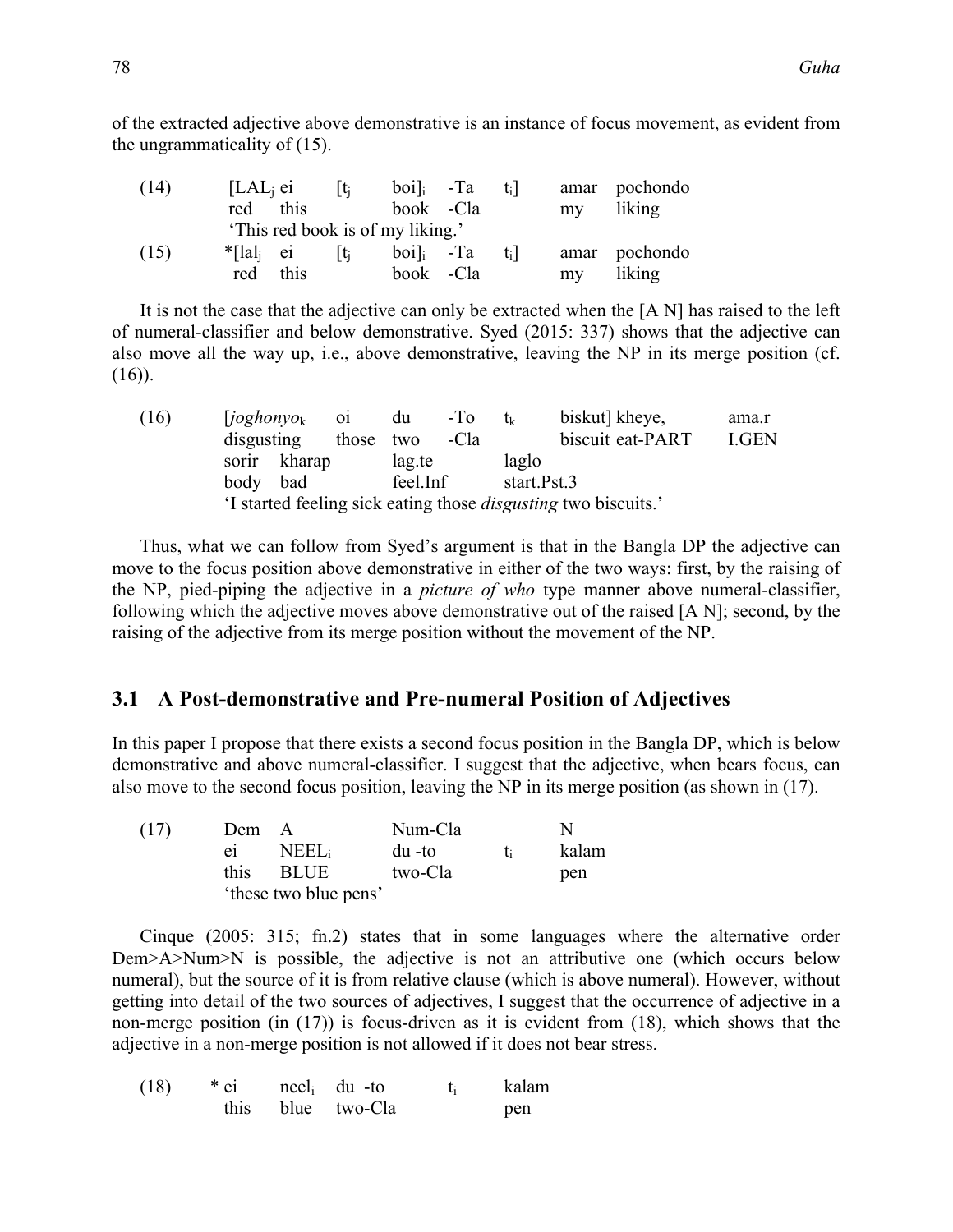I should mention here that Syed (2015: 334) also seems to have noticed a "pre-numeral" position of a focused adjective, as in (19).

| (19) | [LAL ek -Ta bari] dekhlam |  |
|------|---------------------------|--|
|      | red one -Cl house saw     |  |
|      | 'I saw a RED house.'      |  |

We can observe that in (19) there is no demonstrative. In fact a demonstrative cannot cooccur with '*ek*' (one), as shown in (20), because '*ek*' behaves as an indefinite determiner.

| (20) | * [ei LAL ek-ta |                  |           | bari] dekhlam |
|------|-----------------|------------------|-----------|---------------|
|      |                 | this red one-Cla | house saw |               |

Thus, it is obvious from (20) that Syed's 'pre-numeral' occurrence of adjective in (19) is not below demonstrative. However, in the Bangla DP the adjective can move above numeralclassifier and below demonstrative only with numerals which are higher than '*ek*' (one). This has already been shown in (17) and repeated below in (21).

| (21) | e <sub>1</sub> | <b>NEEL</b>           | du -to  | kalam |
|------|----------------|-----------------------|---------|-------|
|      |                | this BLUE             | two-Cla | pen   |
|      |                | 'these two blue pens' |         |       |

Let us call the post-demonstrative and pre-numeral position of adjective Focus2 and the one above demonstrative Focus1.

| (22) | Focus1 position                         |
|------|-----------------------------------------|
|      | [FocP APi [Dem [Num-Cla [XP ti [NP]]]]] |
| (23) | Focus2 position                         |
|      | [Dem [FocP APi [Num-Cla [XP ti [NP]]]]] |

#### 3.1.1 Cross-linguistic Evidence of the DP-internal Focus Positions

Drawing parallelism to Rizzi's (1997) clausal left periphery, Aboh (2004) proposes a nominal left periphery in Gungbe. He suggests that the Gungbe DP involves both topic and focus phrases, whose heads are morphologically realized. Interestingly, in light of my proposal, i.e., a focus position below demonstrative and above numeral-classifier, Aboh (2004: 4; (6)) posits the topic phrase and the focus phrase between the DP and the NumP in Gungbe (as shown in (24)).

 $(24)$  [DP… [D…topic… focus [NumP …[Num... [FP…N…]]]]]

Guisti (1996) also argues for DP-internal focus and topic phrases in Albanian and Russian. In Albanian the adjectives are postnominal (25), and Guisti shows that the order of postnominal adjectives in Albanian is fixed. Thus, the inverted order of adjectives in (26) is not acceptable.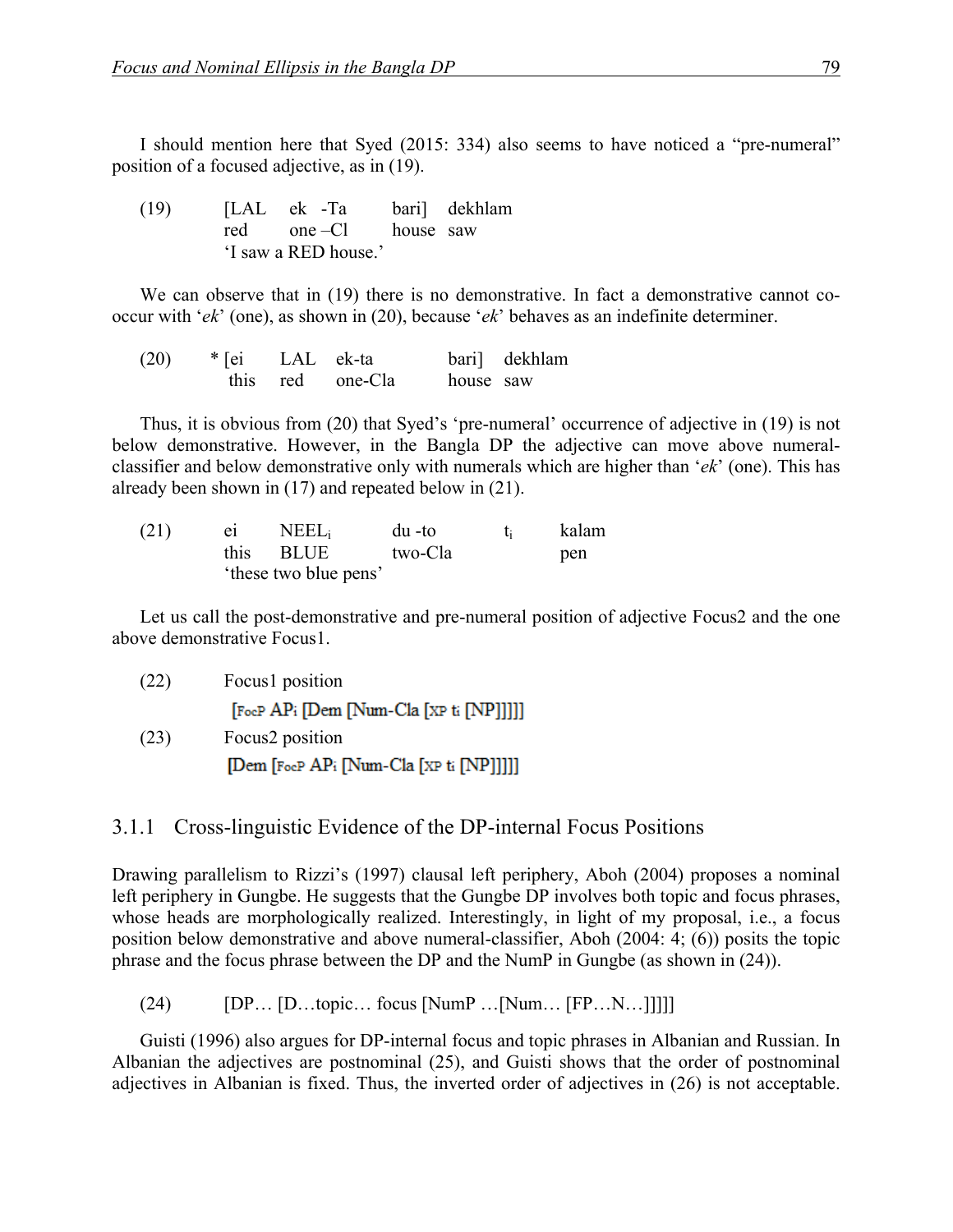The A(djective) O(rdering) R(estriction) in Albanian follows from Cinque's (1994)<sup>1</sup> hierarchy of adjectives.

| (25) | Një<br>a   | grua<br>woman        | tjetër e<br>other | the                  | bukur<br>nice | (Guisti 1996: 111; $(14a)$ ) |
|------|------------|----------------------|-------------------|----------------------|---------------|------------------------------|
|      |            | 'another nice woman' |                   |                      |               |                              |
| (26) | * Një<br>a | grua<br>woman        | e<br>the          | bukur tjetër<br>nice | other         | (Guisti 1996: 112; $(16a)$ ) |

However, it is possible to have a prenominal adjective in Albanian, where the adjective bears stress but not necessarily contrastive (as in (27)). Guisti (1996: 113, 114) shows that the prenominal position is available for both the adjectives, irrespective of their hierarchy (as in (28) and (29)).

| (27) | Një       | e                    | <i>bukur</i> grua |       |     |        | (Guisti 1996: 113; (20b)) |
|------|-----------|----------------------|-------------------|-------|-----|--------|---------------------------|
|      | a         | the                  | nice              | woman |     |        |                           |
|      |           | 'a nice woman'       |                   |       |     |        |                           |
| (28) | tjetra    |                      | grua              |       | e   | bukur  |                           |
|      | other-the |                      | woman             |       | the | nice   |                           |
|      |           | 'another nice woman' |                   |       |     |        |                           |
| (29) | e         | bukura               |                   | grua  |     | tjetër |                           |
|      | the       | nice-the             |                   | woman |     | other  |                           |

Guisti (1996: 115, 116), also, shows that in Russian it is possible to find different orders of adjectives only if the preposed adjectives are emphasized (as shown in (30), (31), and (32)).

| (30) | eta   | staraja amerikanskaja knjiga o          |          |         |    | linguistike |
|------|-------|-----------------------------------------|----------|---------|----|-------------|
|      | this  | old                                     | american | book    | on | linguistics |
|      |       | 'this old American book on linguistics' |          |         |    |             |
| (31) | * eta | amerikanskaja staraja knjiga o          |          |         |    | linguistike |
|      | this  | american                                | old      | book on |    | linguistics |
|      | Lit.  | 'this American old book on linguistics' |          |         |    |             |
| (32) | eta   | <i>amerikanskaja</i> staraja knjiga o   |          |         |    | linguistike |
|      | this  | american                                | old      | book on |    | linguistics |
|      | Lit.  | 'this American old book on linguistics' |          |         |    |             |

A similar kind of AOR violation can be observed in Bangla, which I will show in the subsection (3.1.1.1). Guisti (1996: 114, 116), further, notices that in the Albanian and Russian DPs, the focused adjectives must follow and cannot precede the demonstrative (as in (33) and (34)).

| (33) | * e | bukur(a)     | kejo | grua  |
|------|-----|--------------|------|-------|
|      | the | $nice(-the)$ | this | woman |

 $1 \text{ Cingue}$  (1994) suggests that every adjective occupies the specifier position of different functional projections and the hierarchical organisation of the functional projections follows from the universal adjective ordering restriction. He suggests the following ordering restriction: Possessive >Speaker-oriented >Subject-oriented >Manner/Thematic.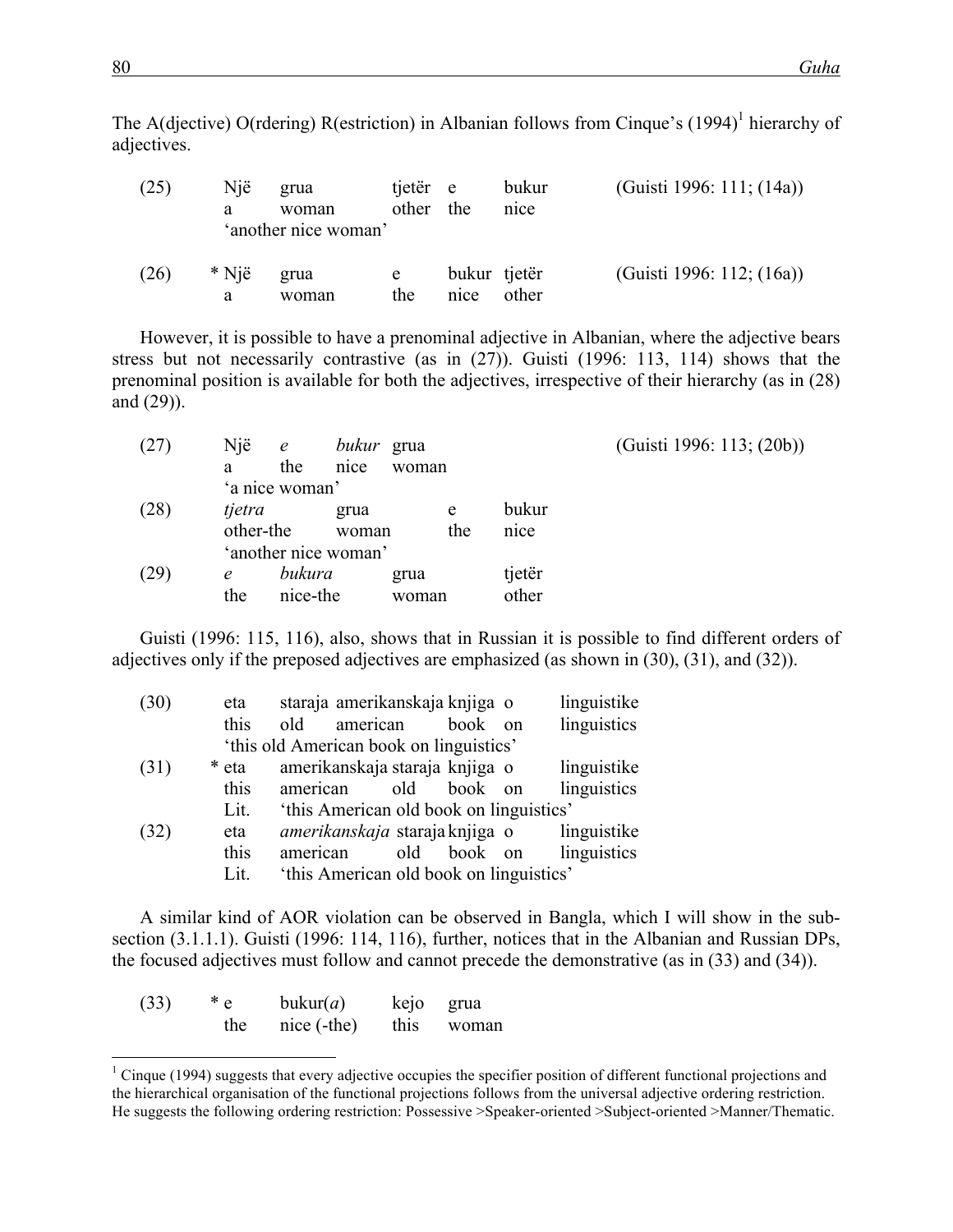| (34) | * amerikanskaja eta |  |  | staraja knjiga o linguistike |
|------|---------------------|--|--|------------------------------|
|      | american            |  |  | this old book on linguistics |

The above discussion shows that in languages like Russian, Gungbe and Albanian, there is a DP-internal focus position, which is below DP. Correspondingly, we have observed that in the Bangla DP there is a second focus position which is below demonstrative. Also, we have noticed that there is a focus position above demonstrative in the Bangla DP, which is not possible in other DP languages, like Albanian and Russian.

#### 3.1.1.1 AOR (Adjective Ordering Restriction) Violation and *Exhaustive Identification*

In Bangla the ordering restriction of adjectives can be disturbed only when the adjectives are contrastively focused (CF) and not when they bear information focus (IF). I suggest that the adjective, when bears IF, stays *in situ* and when it bears CF it necessarily moves either to the Focus2 or Focus1 position. This can be understood in respect to the difference between two kinds of focus: IF and CF. There is a considerable literature (Rooth 1992, É. Kiss 1998, Horvath 2010, among others) that discusses the difference between the two types of focus, stating that IF and CF occur in different kinds of discourse contexts and exhibit distinct semantic and syntactic properties. Horvath (2010: 1350) states that "(F)ocus is taken to be the non-presupposed, new information part of the sentence, i.e., information not shared by the speaker and the hearer at the point in the discourse where the sentence is uttered. This notion of focus is often referred to as *information focus*." Whereas contrastive focus "represents a subset of the set of contextually or situationally given elements for which the predicate phrase can potentially hold; it is identified as the exhaustive subset of this set for which the predicate phrase actually holds" (É. Kiss 1998: 249). É. Kiss, based on Hungarian and English data, shows that the element bearing CF moves to a designated A'-position and the element expressing IF always remains *in situ*. É. Kiss, further, defines CF as expressing *exhaustive identification* (EI) and IF as non-exhaustive identification. EI means that by selecting some members of the set, all other members are excluded.

Bangla also shows the distinction between the two types of foci. Here I will claim that the adjective in the Bangla DP obligatorily violates the AOR in order to express exhaustive identification. Thus, the data in (35a) and (36a) where the adjective has moved to the Focus2 and Focus1 position respectively, and not the one in (37), give CF reading. In order to verify that the moved adjective in (35a) and (36a) bear CF or express EI, we can apply a diagnosis (earlier proposed by Donka Farkas) that is mentioned in É. Kiss (1998). Let us have a situation, where only red tables (and not other colored ones) of small size belong to X. Now, if we negate the sentences (35a) and (36a) in (35b) and (36b) respectively, we will see that the negation holds. But the negation of the sentence (37a), where the adjective stays in situ, as in (37b), is not possible.

| (35) |  |  | a. X: [ei LAL <sub>i</sub> [choto t <sub>i</sub> | tebil] $_{i}$ -gulo t <sub>i</sub> ] |  | amar |
|------|--|--|--------------------------------------------------|--------------------------------------|--|------|
|      |  |  | this red small table -Cla                        |                                      |  | mine |
|      |  |  | 'These small red tables are mine.'               |                                      |  |      |

b. na,  $[ei \tNEEL_i [choto t_i \ttebil] i -gulo t_i \tolumar$ no, this blue small table -Cla also your 'No, these small blue tables are also yours.'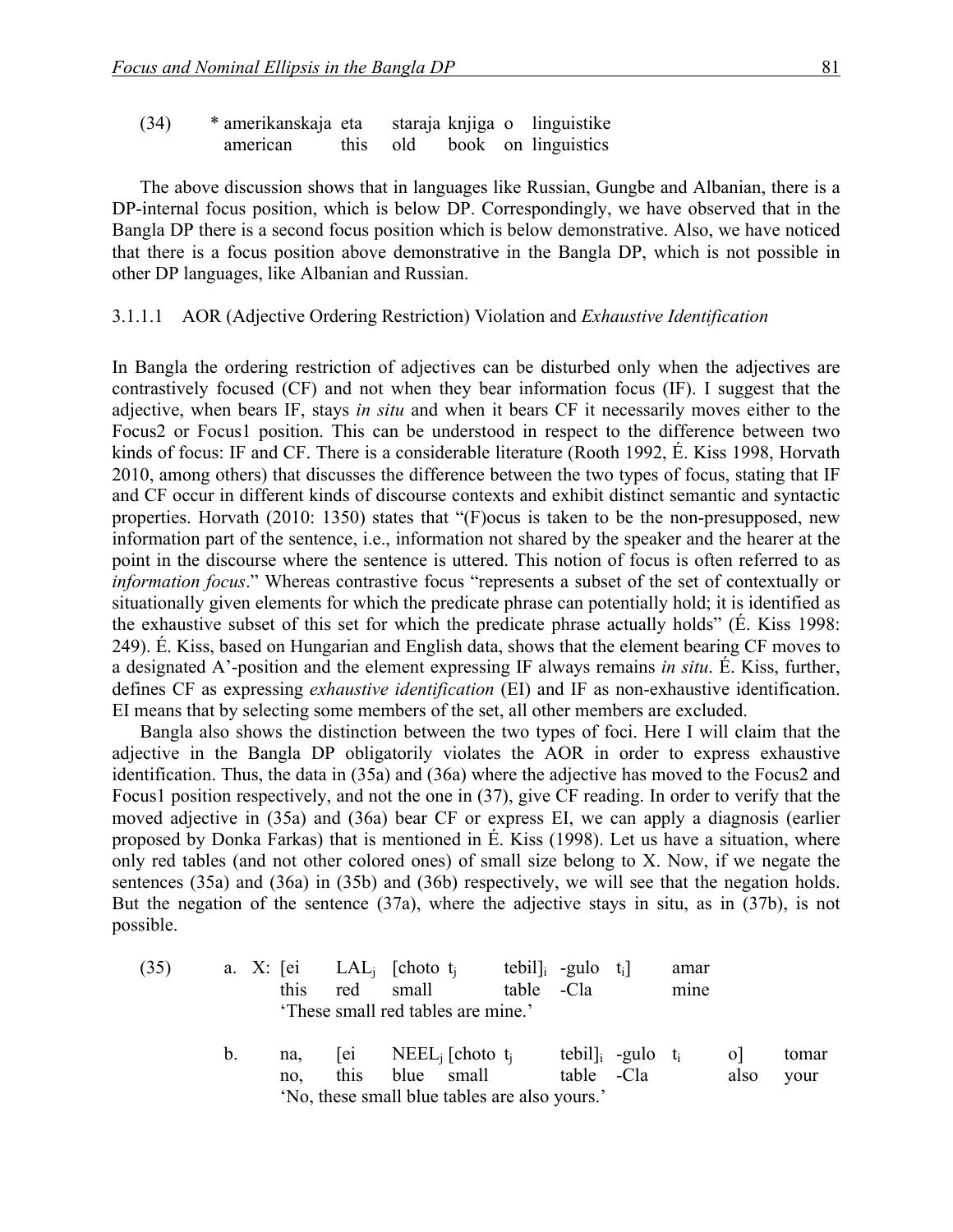| (36) |                | a. X: [LAL <sub>i</sub> ei [choto t <sub>i</sub> tebil] <sub>i</sub> -gulo t <sub>i</sub> ] |      |       |                                               |            |                                                |      | amar           |                                                   |
|------|----------------|---------------------------------------------------------------------------------------------|------|-------|-----------------------------------------------|------------|------------------------------------------------|------|----------------|---------------------------------------------------|
|      |                | red                                                                                         | this | small |                                               | table -Cla |                                                |      | mine           |                                                   |
|      |                |                                                                                             |      |       | These small red tables are mine.              |            |                                                |      |                |                                                   |
|      | $b_{\cdot}$    | na,                                                                                         |      |       | $[NEEL_i$ ei [choto t <sub>i</sub>            |            |                                                |      |                | tebil <sub>li</sub> -gulo t <sub>i</sub> o] tomar |
|      |                | no                                                                                          | blue |       | this                                          | small      |                                                |      | table -Cla     | also your                                         |
|      |                |                                                                                             |      |       | 'No, these small blue tables are also yours.' |            |                                                |      |                |                                                   |
| (37) |                | a. X: [ei [choto <i>lal</i> tebil] $\left  \right $ -gulo t <sub>i</sub> ]                  |      |       |                                               |            |                                                | amar |                |                                                   |
|      |                | this                                                                                        |      |       | small red table -Cla                          |            |                                                | mine |                |                                                   |
|      |                |                                                                                             |      |       | 'These small red tables are mine.'            |            |                                                |      |                |                                                   |
|      | $\mathbf{b}$ . | $#$ na,                                                                                     |      |       |                                               |            | $[ei]$ $[choto]$ $neel$ $tebil]$ $-gulo$ $t_i$ |      | $\overline{O}$ | tomar                                             |
|      |                | no.                                                                                         |      |       | this small blue table -Cla                    |            |                                                |      | also           | your                                              |
|      |                |                                                                                             |      |       | 'No, these small blue tables are also yours.' |            |                                                |      |                |                                                   |
|      |                |                                                                                             |      |       |                                               |            |                                                |      |                |                                                   |

In (35a) and (36a) the moved adjective '*lal*' (red) represents that it is only the red colored (and not any other colored) tables that belong to X. In (37a) where '*lal*' is focused in-situ, indicates that there is a possibility that apart from red tables other colored tables also belong to X. Thus, the negation of (37a) in (37b) is not possible. Whereas, the negation of (35a) in (35b) and (36a) in (36b) is felicitous as they follow the sentences that assert that it is only the red tables that belong to X.

The discussion so far shows that there are two focus positions in the Bangla DP, where the adjectives move to when they bear contrastive focus or exhaustively identified. The last subsection of this paper provides further evidence for the existence of second focus phrase in the Bangla nominal domain.

#### 3.1.1.1.1 Nominal Ellipsis in the Bangla DP

Let us, first, observe the following set of data and gradually I will lay out my argument which is supported by these data.

| (38) | [kon                                 |  | tin -Te chele eSechilo?           |      |          |  |                                                           |
|------|--------------------------------------|--|-----------------------------------|------|----------|--|-----------------------------------------------------------|
|      | which                                |  | three -Cla boy came               |      |          |  |                                                           |
| (39) |                                      |  |                                   |      |          |  | 'Which three boys came?'[ei tin -Te lamba chele] eSechilo |
|      | this                                 |  | three -Cla tall boy came          |      |          |  |                                                           |
|      |                                      |  | 'These three tall boys came.'     |      |          |  |                                                           |
| (40) | $\ast$ [ei                           |  | tin -Te lamba ehele eSechilo      |      |          |  |                                                           |
|      | this                                 |  | three -Cla tall boys              | came |          |  |                                                           |
|      |                                      |  | Lit. These three tall came'       |      |          |  |                                                           |
| (41) |                                      |  | [ei lamba chele tin -Te] eSechilo |      |          |  |                                                           |
|      | this                                 |  | tall boy three -Cla came          |      |          |  |                                                           |
|      | Lit.                                 |  | 'These tall boys three came.'     |      |          |  |                                                           |
| (42) | [ei]                                 |  | LAMBA ehele tin -Te]              |      | eSechilo |  |                                                           |
|      | this                                 |  | tall boy three -Cla               |      | came     |  |                                                           |
|      |                                      |  | Lit. These tall three came.'      |      |          |  |                                                           |
| (43) | * [ei lamba ehele tin - Te] eSechilo |  |                                   |      |          |  |                                                           |
|      | this                                 |  | tall boy three -Cla               | came |          |  |                                                           |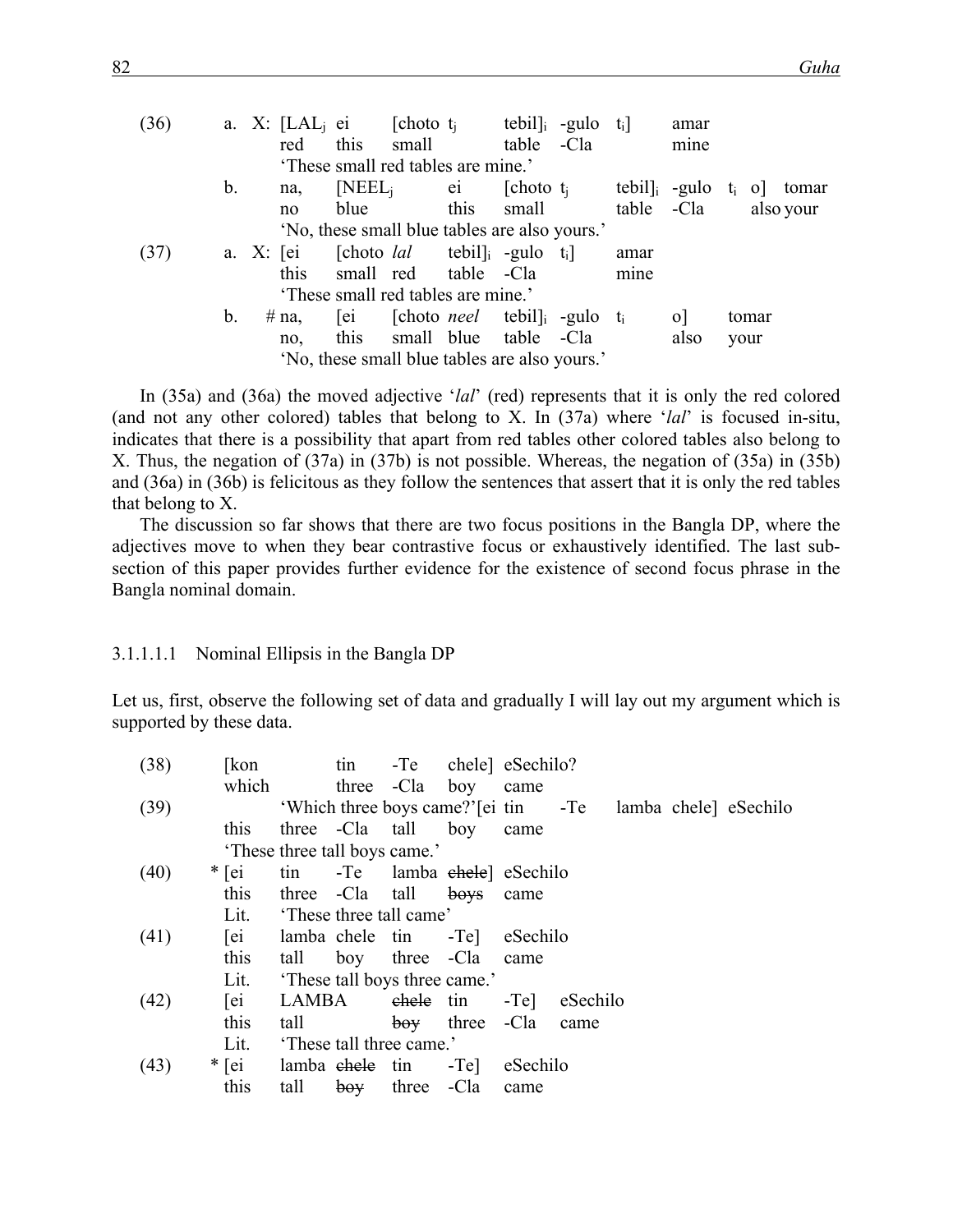There are three things that we can notice from the above set of data. First, the NP cannot be elided in its merge position (as shown in (40)). Second, the NP can and has been elided (in (42)). Third, there are two conditions for the elision of NP that can be seen in (42). One, the NP has to move from its merge position and second, the adjective has to be focused. If we compare (41), where the NP has not been elided, and (42), we can observe that in (42) the elided NP has moved below demonstrative and above numeral-classifier, pied-piping the AP in a *picture of who* type way. Again, if we compare (42) and (43) we can see that the AP has to be focused for the NP to be elided.

To explain the pattern of the above set of data, I will follow Ntelitheos' (2004) and Cinque's (2012) argument for nominal ellipsis. Ntelitheos, based on Greek data, proposes that DP-internal nominal ellipsis involves two movement operations: NP topicalisation and modifier focalisation in the nominal left periphery. Following Johnson (2001) who proposes that VP ellipsis is licensed by VP topicalisation, Ntelitheos suggests that nominal ellipsis is also preceded by nominal topicalisation in the Greek DP. He states that this NP topicalisation is a discourse driven syntactic process that involves movement of the NP to the nominal left-peripheral position, which he calls TopP. He further mentions that NP topicalisation is followed by the movement of the remnant modifier into a focus position above the topic position where the NP has moved to. He argues that this focus movement of the remnant modifier licenses the phonological deletion of the NP. Ntelitheos (2004: 14) illustrates his argument through the following set of data (44a– 44e).

| (44) | a. o                                                                                                    | Giannis                 |     | agorase                                                                                                                                                                                                            |                                                       | tria | vivlia kai                 |  | $\Omega$ | Petros                                                                                                                                                                                                                                                                     |
|------|---------------------------------------------------------------------------------------------------------|-------------------------|-----|--------------------------------------------------------------------------------------------------------------------------------------------------------------------------------------------------------------------|-------------------------------------------------------|------|----------------------------|--|----------|----------------------------------------------------------------------------------------------------------------------------------------------------------------------------------------------------------------------------------------------------------------------------|
|      | the                                                                                                     | Giannis                 |     |                                                                                                                                                                                                                    |                                                       |      | bought-3SG three books and |  | the      | Petros                                                                                                                                                                                                                                                                     |
|      | agorase                                                                                                 |                         | ena | vivlio                                                                                                                                                                                                             |                                                       |      |                            |  |          |                                                                                                                                                                                                                                                                            |
|      | bought                                                                                                  |                         | one | book                                                                                                                                                                                                               |                                                       |      |                            |  |          |                                                                                                                                                                                                                                                                            |
|      |                                                                                                         |                         |     |                                                                                                                                                                                                                    | 'John bought three books and Petros bought one book.' |      |                            |  |          |                                                                                                                                                                                                                                                                            |
|      | $\mathbf{b}$ . $\begin{bmatrix} \chi_{\rm P} \end{bmatrix}$ $\begin{bmatrix} \text{TopP} \end{bmatrix}$ |                         |     | $\begin{bmatrix} \n\text{FocP} & \begin{bmatrix} \text{TopP} & \text{DefP} \cdots \end{bmatrix} \n\text{FP} \text{ CPR} \n\end{bmatrix}$                                                                           |                                                       |      |                            |  |          |                                                                                                                                                                                                                                                                            |
|      |                                                                                                         | $C.  XP $ $TopP$        |     | $\begin{bmatrix} F_{\text{ocP}} & [T_{\text{opP}} & [N_{\text{P}} \text{Vivlio}] \end{bmatrix} \qquad \begin{bmatrix} D_{\text{eff}} \dots [F_{\text{P}} \text{e} \text{na} \dots I_{\text{NP}}]]]] \end{bmatrix}$ |                                                       |      |                            |  |          |                                                                                                                                                                                                                                                                            |
|      |                                                                                                         | $d.  _{XP}$   $_{TopP}$ |     |                                                                                                                                                                                                                    |                                                       |      |                            |  |          | $\begin{bmatrix} F_{\text{ocP}} & F_{\text{P}} \text{e} \mathbf{n} \mathbf{a} \dots \mathbf{t}_{\text{NP}} \end{bmatrix}$ $\begin{bmatrix} T_{\text{opp}} & F_{\text{NP}} \text{vivlio} \end{bmatrix}$ $\begin{bmatrix} D_{\text{effP}} \dots I_{\text{FP}} \end{bmatrix}$ |
|      | e. $\lceil x \rceil$ $\lceil x \rceil$                                                                  |                         |     | $\begin{bmatrix} F_{\text{OCP}} \\ \end{bmatrix}$ $\begin{bmatrix} FP \textbf{e} \textbf{n} \textbf{a} \dots \textbf{t}_{NP} \end{bmatrix}$ $\begin{bmatrix} T_{\text{OPP}} \\ \end{bmatrix}$                      |                                                       |      |                            |  |          | $\begin{bmatrix} \text{NP } \textbf{Y} \textbf{i} \textbf{v} \textbf{li} \textbf{0} \end{bmatrix} \begin{bmatrix} \text{DefP} \dots \text{I} \text{FP} \end{bmatrix}$                                                                                                      |

In (44c) the NP '*vivlio*' has moved to the topic position as it has already been mentioned in the discourse in (44a). In (44d) the modifier '*ena*' which occupies the specifier position of some functional projection FP, pied-pipes the trace of the NP and moves to the focus projection above the topic position where the NP has moved to. The movement of the remnant modifier to the focus position licenses the phonological deletion of the NP (as can be seen in (44e)).

Following Ntelitheos, I suggest that nominal ellipsis in the Bangla DP also involves two movement operations. First, the NP moves, pied-piping the AP in a *picture of who* type way to a topic position above Num-Cla and below Dem (as in (45)). I have already mentioned in Section (2.1) that I consider NP movement to the left of Num-Cla a topicalised movement as the entity the moved NP refers to has a prior discourse reference. Second, the adjective moves out of the raised [A N] to the Focus2 position which is below demonstrative and thus licenses the deletion of the NP (as shown in (46)).

(45) 
$$
[DemP \text{ ei} [TopP \text{ [lambda chele]i } [NumP \text{ tin} -te [t_i]]]]
$$
 eSechilo this tall boy three -Cla came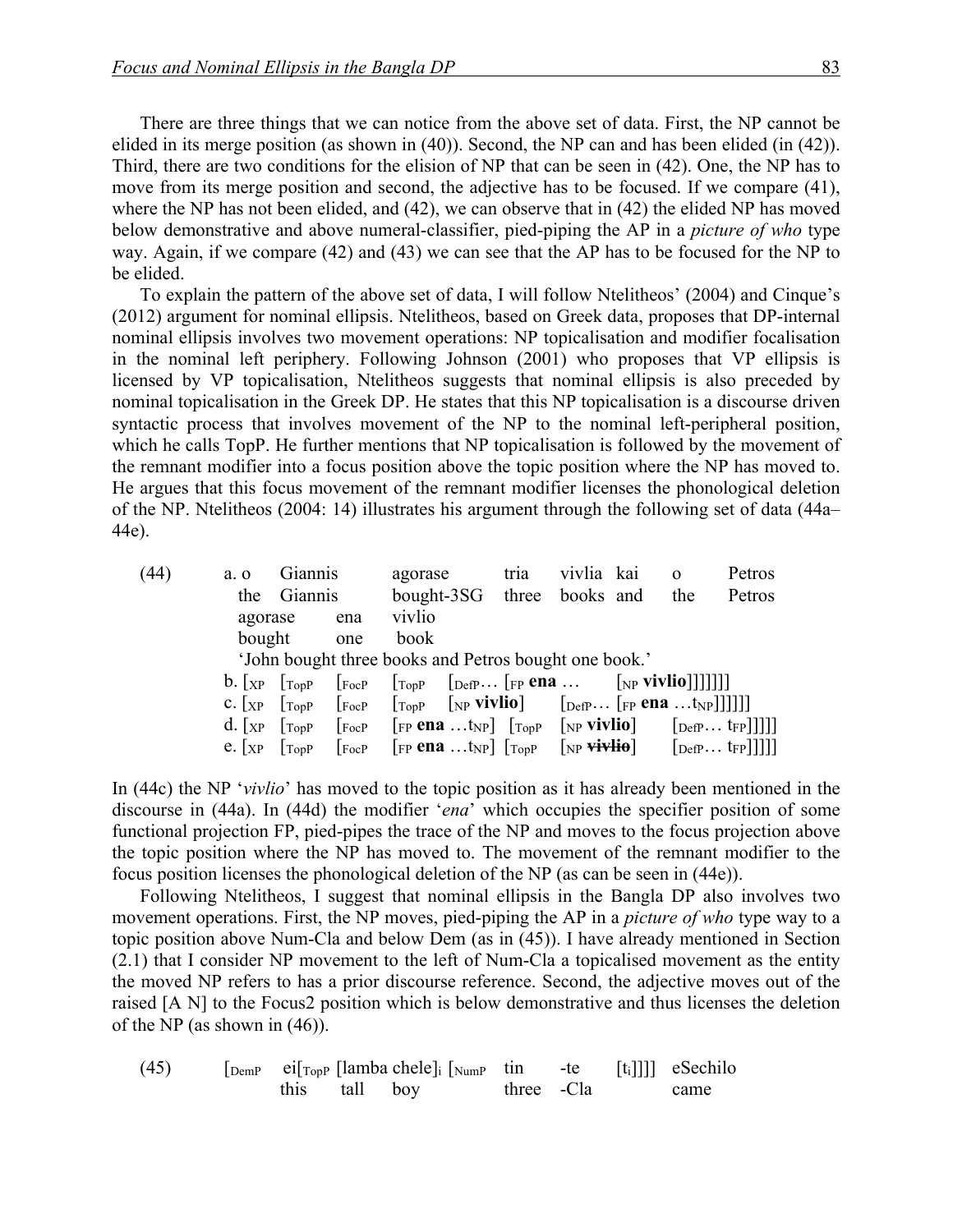'These three tall boys came.'

(46) 
$$
[DemP \text{ ei } [FocP \text{ LAMBA}_j [Topic [t_j \text{ ehele}]_i [NumP \text{ tin } -Te [t_i]]]]]
$$
 eSechilo this tall above three -Cla came'

From the set of data in (40)-(42) and their structural analysis in (45) and (46), it can be suggested that nominal ellipsis in the Bangla DP follows Ntelitheos' (2004: 15; (9)) generalization on ellipsis: "*Phonological deletion targets elements that have moved to some sort of discourse-related projection, usually a topic phrase*." Our claim that NP must move in order to be elided is consistent with a well known set of observations in the literature. Kayne (2006) suggests that "silent elements can never be in the same position as their pronounced counterparts." Cinque (2012), referring to the works of Ross (1982) and Koopman (2000), shows that in German and Dutch the phonological deletion of elements is necessarily preceded by the movement of those elements from their merge position. He begins by observing that "(i)n a number of works, deletion of a constituent (or its non-pronunciation) has been taken to depend on the prior movement of that constituent to a left-peripheral position (references omitted)."

Cinque (2012: 1) proposes two notions on DP-internal ellipsis. First, "nominal modifiers can be silent (present but unpronounced) only if the NP and the extended projection of the NP below them are also." Second, the first notion "follows from a condition on DP-internal movement proposed in Cinque (2005), to the effect that only constituents containing the (unmoved) NP can licitly move (and in the case at hand be unpronounced as a consequence of that)." Though the nominal modifier elision is beyond the scope of this paper, the second principle of Cinque's argument for DP-internal ellipsis is relevant to our discussion of nominal ellipsis. The Bangla DP-internal nominal ellipsis follows the raising of the NP pied-piping the AP. Thus, it can be suggested that nominal ellipsis in the Bangla DP follows Cinque's (2005) condition on DPinternal movement.

Further, I should mention that the focused adjective has to be adjacent to the elided nominal in the Bangla DP, otherwise the NP cannot be elided even in the moved position. This can be seen in (47), where the adjective moves to the Focus1 position which is above demonstrative and thus does not license the NP deletion.

 $(47)$  \* [LAMBA<sub>i</sub> ei [t<sub>i</sub> ehele]<sub>i</sub> tin -Te t<sub>i</sub>] eSechilo tall this boy three -Cla came Lit. 'Tall these three came.'

### 4 **Conclusion**

Restating the main arguments of the paper, we have observed that there are two focus positions in the Bangla DP. One is above the demonstrative (Focus1 position), and the other is below the demonstrative and above numeral-classifier (Focus2 position). Both these focus positions are identified as the contrastive focus positions, as evident from the AOR violation. Syed (2014) draws parallelism of the Focus1 position with Rizzi's (1997) focus position in the clausal left periphery. Here, I suggest that the Focus2 position is analogous to Jayaseelan's (2001) IPinternal focus position in Malayalam. I also argue for a topic position right above numeralclassifier and below demonstrative in the Bangla DP. The NP pied-piping the AP moves to that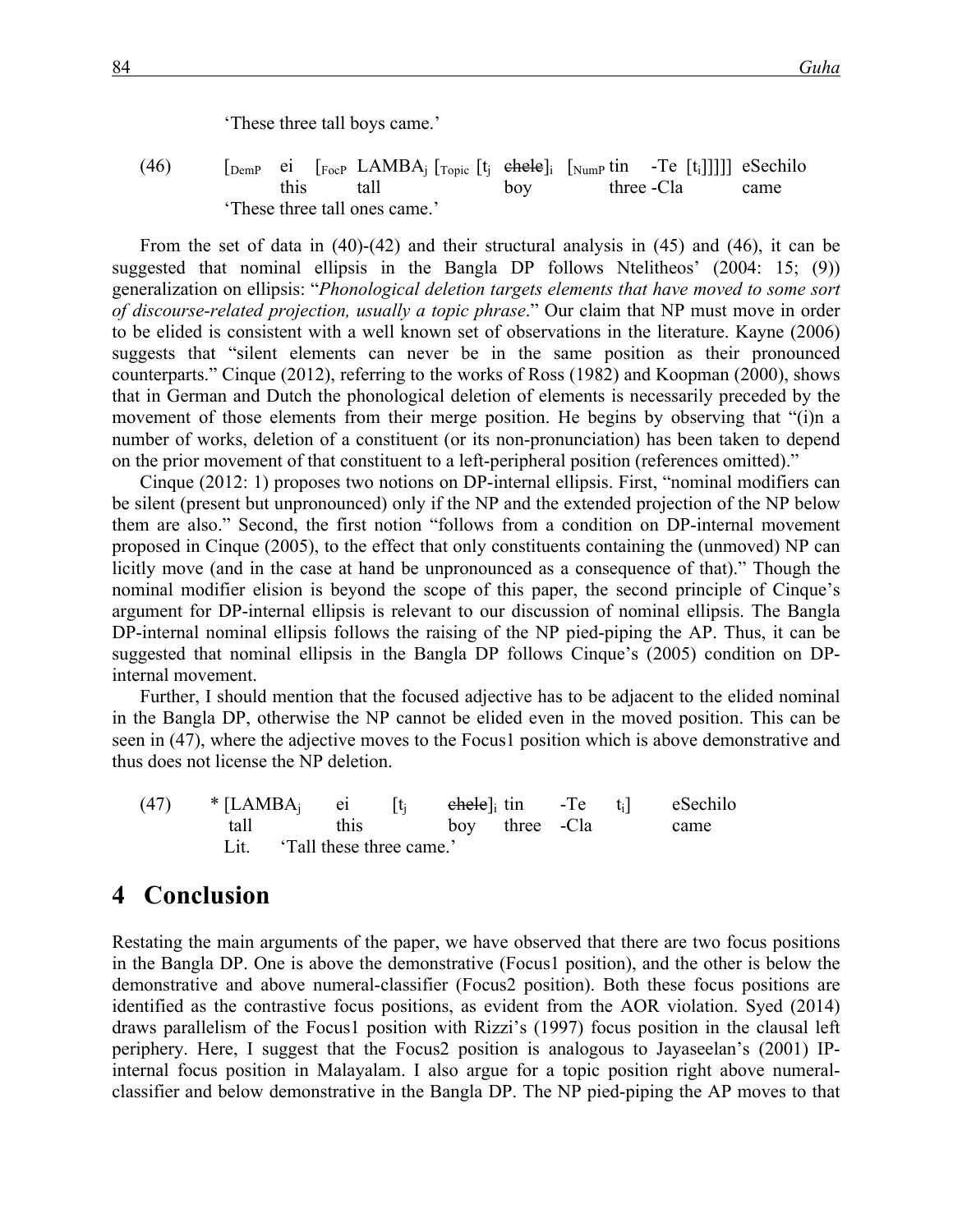topic position, which, further, shows that the raising of NP is a discourse related notion. Thus, I propose the following structure of the nominal left periphery in the Bangla DP.

 $(48)$   $\lbrack$   $\lbrack$   $\lbrack$   $\lbrack$   $\lbrack$   $\lbrack$   $\lbrack$   $\lbrack$   $\lbrack$   $\lbrack$   $\lbrack$   $\lbrack$   $\lbrack$   $\lbrack$   $\lbrack$   $\lbrack$   $\lbrack$   $\lbrack$   $\lbrack$   $\lbrack$   $\lbrack$   $\lbrack$   $\lbrack$   $\lbrack$   $\lbrack$   $\lbrack$   $\lbrack$   $\lbrack$   $\lbrack$   $\lbrack$   $\lbr$ 

### **References**

Aboh, Enoch. 2004. Topic and Focus within D. *Linguistics in the Netherlands* 21:1-12.

- Bhattacharya, Tanmoy. 1999. Specificity in the Bangla DP. In *Yearbook of South Asian Languages and Linguistics,* ed. by R, Singh, 2:71–99. New Delhi/London: Sage Publications.
- Biswas, Priyanka. 2012. Reanalyzing definiteness in Bangla. In *Proceedings of the Berkeley Linguistics Society* 38, ed. by F, Lionnet, 19-30.
- Chacón, Dustin. 2011. Head Movement in the Bangla DP. *Journal of South Asian Linguistics* 4:3-24*.*
- Cinque, Guglielmo. 1994. On the Evidence for Partial N-Movement in the Romance DP. In *Paths Towards Universal Grammar. Studies in Honor of Richard S. Kayne*, ed. by Guglielmo Cinque, Jan Koster, Jean-Yves Pollock, Luigi Rizzi, and Raffaella Zanuttini, Georgetown Studies in Romance Linguistics, 85-110. Washington, DC: Georgetown University Press.
- Cinque, Guglielmo. 2005. Deriving Greenberg's Universal 20 and its Exceptions. *Linguistic Inquiry* 36:315-332.
- Cinque, Guglielmo. 2012. A generalisation concerning DP-internal ellipsis. IBERIA: *An International Journal of Theoretical Linguistics* 4, 1:174-193.
- Dayal, Veneeta. 2012. Bangla Classifiers: Mediating between Kinds and Objects. *Italian Journal of Linguistics* 24, 2:1-30. Web.
- É. Kiss, Katalin. 1998. Identificational focus and information focus. *Language* 74:245-273.

É. Kiss, Katalin. 2007. Topic and Focus: Two Structural Positions Associated with Logical Functions in the Left Periphery of the Hungarian Sentence. In *Interdisciplinary Studies on Information Structure*. Vol. 6, The Notions of Information Structure, ed. by Féry, C., G. Fanselow, and M. Krifka, 69-81.

- Giusti, Giuliana. 1996. Is there a focus P and a topic P in the noun phrase structure? *University of Venice Working Papers in Linguistics* 6, 2:105-128.
- Greenberg, Joseph. 1963. Some universals of grammar with particular reference to the order of meaningful elements. In *Universals of language,* ed. by Joseph Greenberg, 73-113*.*  Cambridge, MA: MIT Press.
- Hawkins, John A. 1978. Definiteness and Indefiniteness: A study in reference and grammaticality prediction. London: Croom Helm.
- Horvath, Julia. 2010. "Discourse features", syntactic displacement and status of contrast. *Lingua* 120:1346-1369.
- Jayaseelan, K. A. 2001. IP-internal Topic and Focus Phrases. *Studia Linguistica* 55.1:39-75.
- Johnson, Kyle. 2001. What VP ellipsis can do, what it can't, but not why. *The Handbook of Contemporary Syntactic Theory*, ed. by M, Baltin. and C, Collins, 439-479. Oxford: Blackwell.